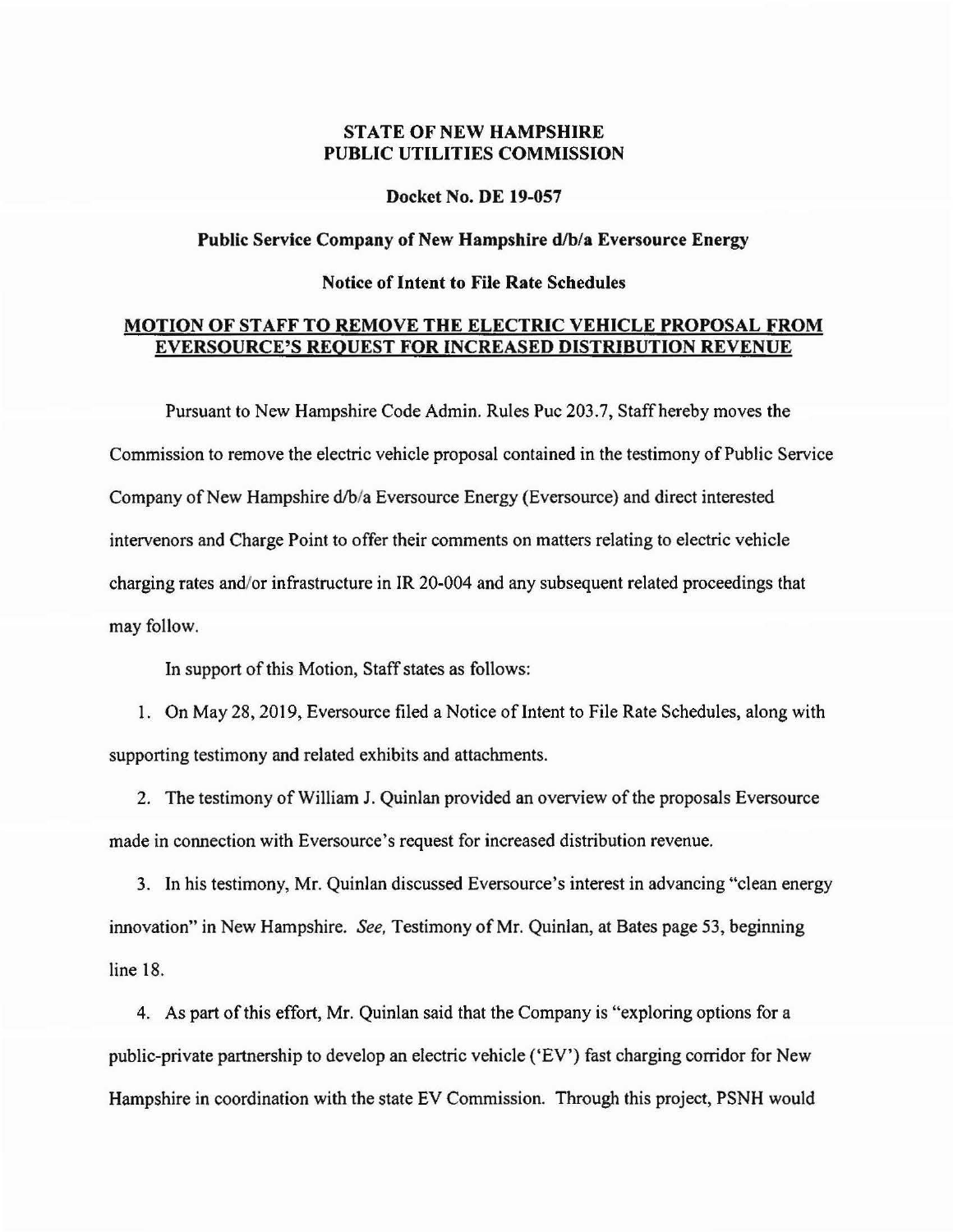invest approximately \$2 million of base capital to construct distribution facilities, primarily service drops, to energize a series of EV fast chargers". *Id.* at Bates page 53, lines 3 -7.

5. These statements are repeated in the testimony of Joseph A. Purington and Lee G. Lajoie at Bates page 394, lines 16-20.

6. The testimony of Edward Davis on proposed rates and tariffs did not include any reference to the EV chargers mention by Messrs. Quinlin, Purington and Lajoie.

7. The Commission issued a secretarial letter on June 28, 2019, which established a procedural schedule for this docket.

8. The letter provided that parties could issue a second set of discovery on Eversource through October 11, 2019.

9. The schedule further provided that responses to all data requests received by October I 1 are due on October 25, 2019.

10. Staff timely submitted data requests to Eversource. With respect to the EV proposal that is briefly addressed in the Company's filing, Staff asked, among other things, that the Company identify where, in the testimony or attachments, Eversource included the capital investment and any other costs associated with the EV charging equipment. Staff Data Request 13-012.

11. Eversource provided a response to that Data Request on October 24, 2019. The data request response is attached to this motion

12. In its response, Eversource said that the step adjustments are based on forecasted capital expenditures, and that the calculations included in the filing are for illustrative purposes. Eversource said that the EV expenditures would be "part of the many base capital investments in the upcoming five years." See attached Data Request Response at c. Eversource noted that the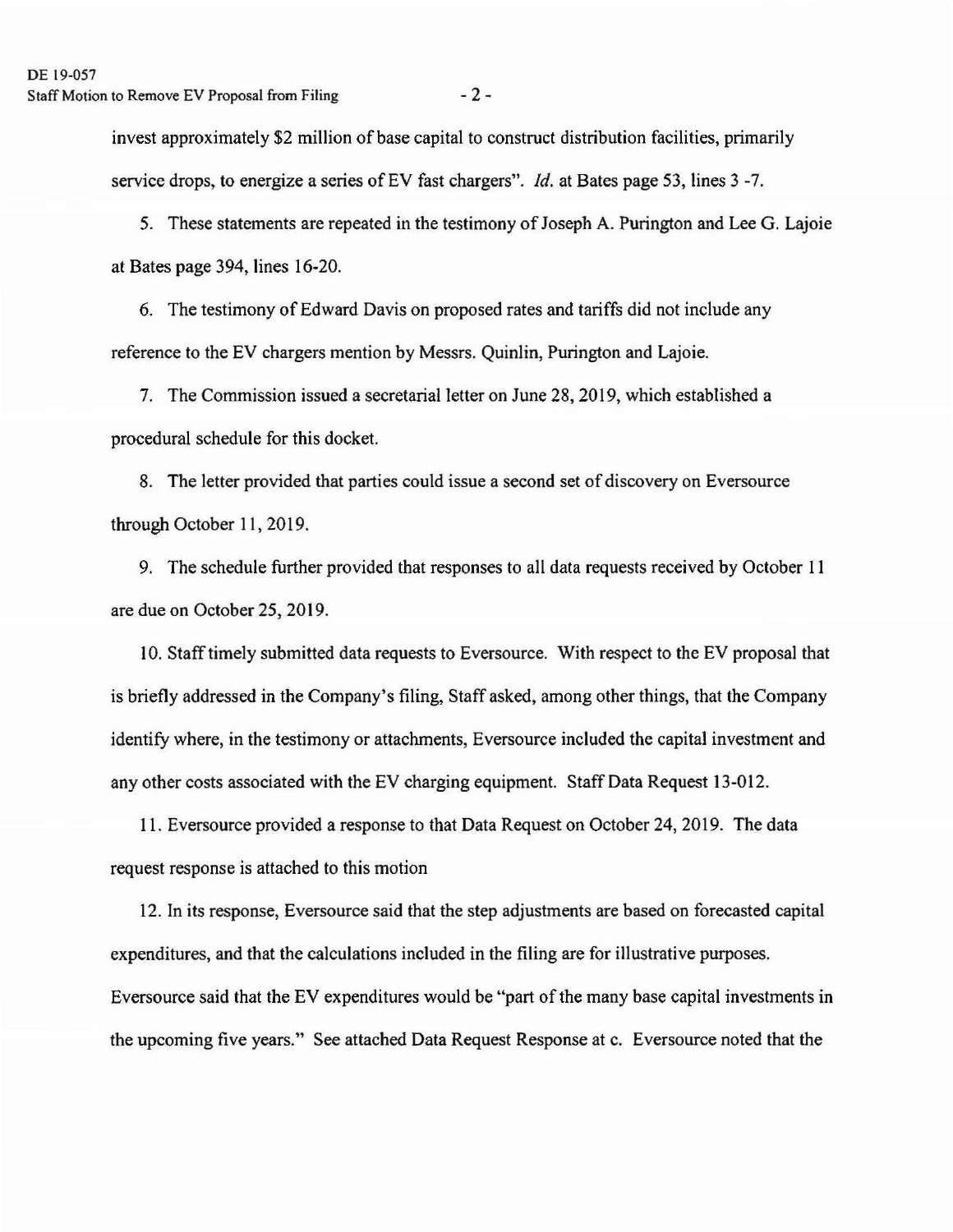amount of investment in the "make-ready" EV charging facilities is not broken out and "is included with the other base capital investments.''

13. Staff is conducting a comprehensive review of Eversource's request for a permanent rate increase, the first such proceeding initiated by the Company within 10 years. Eversource is requesting an increase of approximately \$70 million in distribution rates. The Company is requesting the authorization to use distribution revenue adjustment mechanisms to recover millions of additional dollars in capital investment, and is also requesting approval of a multiyear rate proposal and distribution revenue adjustment mechanism to facilitate investment of approximately \$135 million a year through 2023. *See,* Testimony of Mr. Purington and Lajoie, at Bates page 420, Lines 18-20.

14. Moreover, as required by RSA 378:6, the Commission must conclude its investigation within one year of the date of the filing, at the end of May 2020.

15. Because Eversource included a few sentences about its non-specific EV make-ready charging investment, several parties have intervened in this docket to advocate for design of a tariff and other cost recovery related to EV charging, generally. The Department of Environmental Services intervened in this docket for the sole purpose of addressing EV rate design. Currently, ChargePoint filed a pending motion to intervene in this docket for the same purpose. In addition, a portion of the testimony of Clean Energy New Hampshire, and approved intervenor, also addresses the issue of EV.

16. The Commission recently opened a docket, IR 20-004, for the purpose of receiving public comment on the appropriate rate design standard for EV charging, and the merits of implementing time-of-day rates in place for residential and commercial customers who operate electric vehicles. *See* Order of Notice in IR 20-004 at page 2.